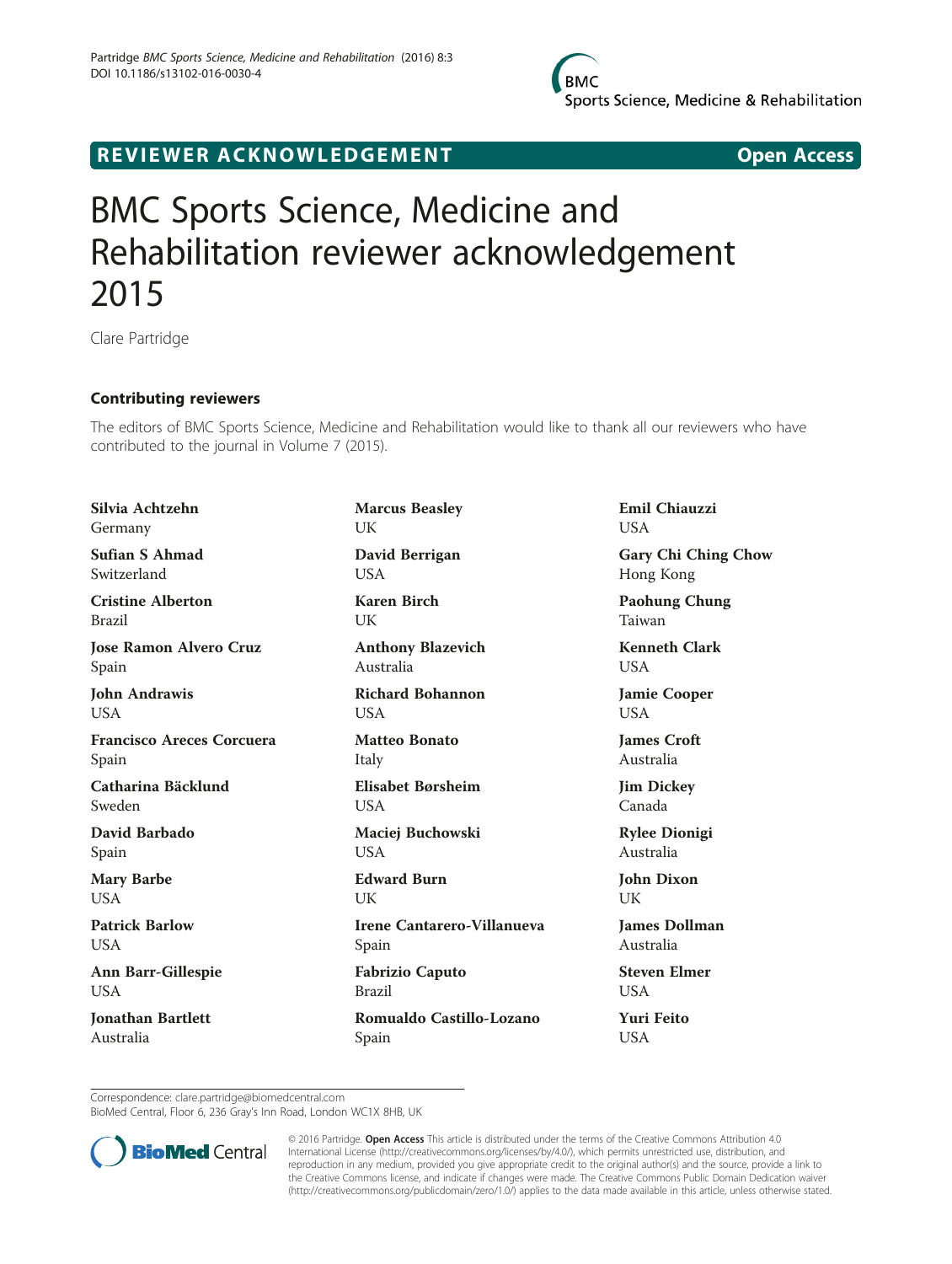Reed Ferber Canada

Ivan Fernandez Spain

Emerson Franchini Brazil

Ellen Freiberger Germany

Cas Fuchs Netherlands

Laura-Anne Furlong UK

Stuart Galloway UK

Yang Gao Hong Kong

Jeronimo Garcia-Romero Spain

Jordan Glenn **USA** 

Kym Guelfi Australia

Dustin Hardwick USA

Liam Harper UK

Emma Harris UK

Stewart Head Australia

Katja Heinicke Germany

Trent Herda **USA** 

Jonathan Hoffman Belize

Will Hopkins New Zealand

Huanhuan Hu Japan

Gerwyn Hughes UK

Rocio Izquierdo Spain

Kevin Jacobs USA

Ana Jimenez-Cebrian Spain

Mary Jung Canada

Enda King Ireland

Beat Knechtle Switzerland

Yunsuk Koh USA

Ljubica Konstantinovic Serbia

G V Krishnaveni India

Saravana Kumar Australia

Kevin Kwong Hong Kong

Ian Lahart UK

Guang-Hua Lei China

Christof Leicht UK

Carl Lombard South Africa

Mari Lundberg Sweden

Hannu Luomajoki Switzerland

Gemma Lyall UK

Zuzana Machotka Australia

Peter Malliaras Australia

Theresa Mann South Africa

Simon Marwood UK

Myosotis Massidda Italy

Álvaro Mateos-Angulo Spain

Fermin Mayoral Spain

Suzanne McDonough UK

Shaun McLaren UK

Steven McPhail Australia

John Mercer **USA** 

Jose Antonio Merchán-Baeza Spain

Dylan Morrissey UK

Tanja Nauck Germany

Kevin Netto Australia

Sophia Nimphius Australia

Jon Oliver UK

Robert Otto **USA** 

Nick Owen UK

David Oxborough UK

Johnny Padulo Italy

Giorgos Paradisis Greece

Adriana Perez **I** ISA

Marie-Josee Perrier Canada

Stephanie S Pinto Brazil

Fabiano Politti Brazil

Mark Rakobowchuk UK